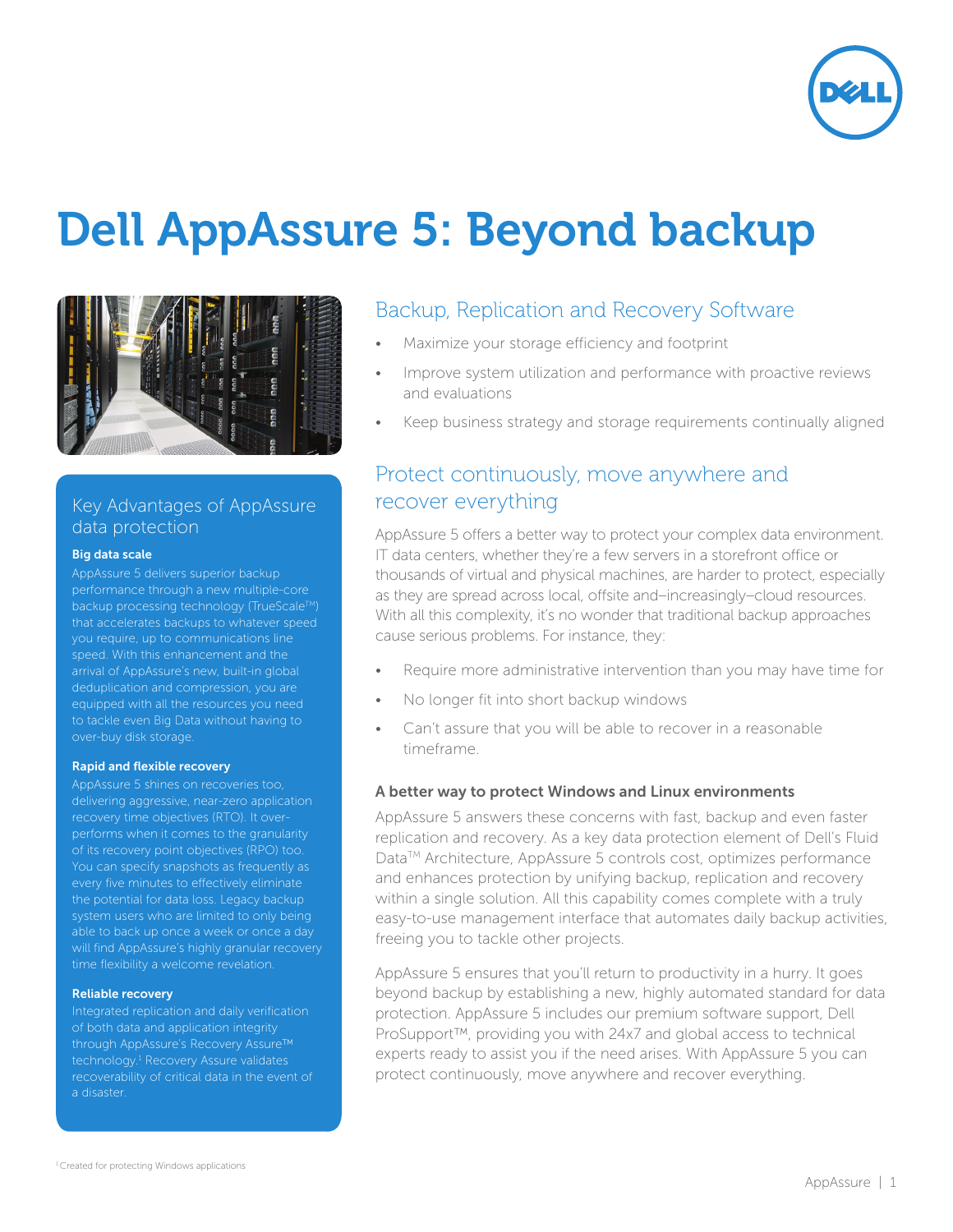# How is AppAssure Different?

AppAssure 5 delivers innovative AppAssure Core technologies to create fast and reliable backups and recoveries across virtual, physical, and cloud environments:

### 1. TrueScale™ Architecture for Data Protection: NEW

AppAssure's TrueScale™ Architecture for Data Protection leverages a dynamic, multi-core pipeline storage system that scales linearly to store and manage data efficiently and deliver RTOs and RPOs of minutes.

|                     | <b>Management Services</b>  |                       |                             |           |                                       |                             |  |
|---------------------|-----------------------------|-----------------------|-----------------------------|-----------|---------------------------------------|-----------------------------|--|
| Recovery<br>Service | l ine.<br>Recovery          | Universal<br>Recovery | Recovery<br>Assure          | Retention | <b>WAN</b><br>optimzed<br>Replication | Archivina                   |  |
| TrueScale           | Global Deduplication        |                       | Encryption                  |           | Compression                           |                             |  |
| Layer               | Volume Manager              |                       |                             |           |                                       |                             |  |
| Physical<br>Storage | Scalable<br>Object<br>Store |                       | Scalable<br>Object<br>Store |           | Scalable<br>Object<br>Store           | Scalable<br>Object<br>Store |  |
|                     | Storage Area<br>Network     |                       | Direct Attached Storage     |           | Network<br>Attached<br>Storage        | Cloud<br>Storage            |  |

### 2. Global Deduplication and Compression: NEW

Save storage costs through integrated, inline deduplication and compression while optimizing backups for WAN replication. It eliminates redundant data from your backups not just locally, but across your entire network.



Figure 1: Global Data Deduplication uses far less data storage

### 3. Universal Recovery™: To any VM or Server

AppAssure was built from the ground up for virtual and physical environments, enabling one of the fastest and most flexible recovery procedures possible–in minutes, not hours or days, with a near-zero RPO. AppAssure provides full bare-metal recovery to dissimilar hardware and VM servers in seconds as well as granular recovery of individual objects, applications, files or messages, in just minutes.

Combined, these technologies deliver fast, reliable and secure local recoveries and cloud-enabled disaster recovery. With its scalable object store, AppAssure 5 is uniquely capable of handling exabytes of data or more very rapidly with built-in global deduplication, compression, encryption, and replication to any private or public cloud infrastructure. Flexible enterprise data retention policies are supported for recovery and compliance purposes.

### One interface for virtual and physical machines

AppAssure combines technologically innovative software with ease of use to substantially reduce IT management and storage costs across every Windows and Linux machine in your IT environment. In addition to backing up and recovering physical machines, AppAssure 5 supports multiple hypervisor environments in private and public clouds. AppAssure 5 adds the ability to directly create Hyper-V machines from your backups, a feature AppAssure 4 first offered for VMware ESX/ESXi machines. And it supports larger virtual environments with features like support for SQL Clusters.

### Attractive Total Cost of Ownership (TCO)

AppAssure 5 comes with an ownership cost that is very attractive to organizations that currently pay for and manage two or more unrelated software programs and costly add-on modules. All the data protection you need is delivered in one product, controlled with one interface. Administrators no longer have to learn and master multiple backup and recovery schemes; instead they interact with a single pane of management glass that includes all the tools needed to protect their machines, regardless of their location. With AppAssure 5 you save time and money.

Premium Software Support. AppAssure 5 includes Dell ProSupport™ with access to expert back-up and recovery technicians around the clock and around the globe. Customers receive 24x7 phone support\* around the world from more than 30,000 technicians supporting over 100 countries in 55 languages.

Remote Installation Services. AppAssure software is easy to install but if you're feeling like you could use some extra hands, our expert technicians can help. We'll get you up and running quickly with minimal effort with our remote installation package options: Basic Remote Installation Service or Advanced Remote Installation Service.

Remote Advisory Services. Consultation with a highlyqualified certified expert regarding upgrades or system updates is also available via our Remote Advisory Services.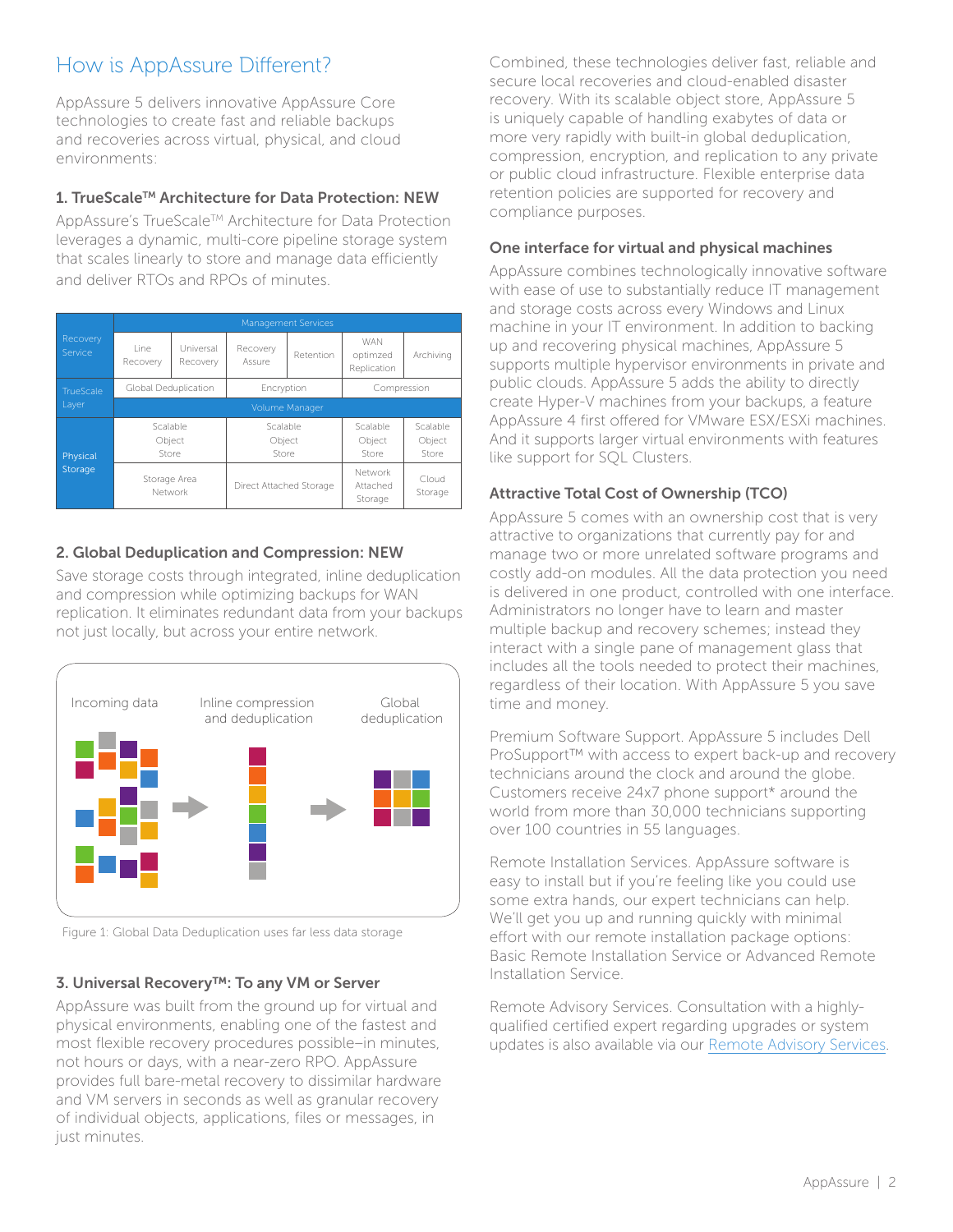# Data off-siting and disaster recovery

### WAN Optimized Replication

AppAssure 5 offers new WAN-optimized, deduplicationaware replication for off-siting data to public or private clouds.

### SmartAgent with incremental-forever approach for VMs and physical servers

AppAsssure's Smart Agent is automatically installed on all the machines that will be protected by the AppAssure 5 Core. Smart Agents are designed by AppAssure to offer a number of advantages over both legacy agent-based and agentless technologies found on other backup products.

SmartAgents use an incremental-forever, changed-blocktracking approach that tracks, captures and transmits the changed blocks from the protected disk volume to the AppAssure core at pre-configured intervals. They are fully application-aware and they lie dormant when not in use.2 Even when they're hard at work, the ultra-light SmartAgents tread lightly.

An RMW algorithm is tightly coupled with deduplication; the two cores match keys before transferring data, and then replicate only the unique blocks that are compressed- encrypted-deduplicated across the WAN. This can result in up to a 10X reduction in bandwidth requirements. All data-in-flight is replicated over SSL connections.

### Data Seeding

Getting data offsite is a critical first step to prepare your company for disaster recovery. AppAssure 5 allows you to seed your baseline data to an offsite target core if the cores are separated by a slow or highly latent links. The data in the seeding archive is compressed, encrypted and deduplicated. If the total size of the archive is larger than the space available on the removable media, the archive can span across multiple removable media devices based on the available space on the media. During the seeding process, incremental recovery points are replicated to the target site. Once the seeding archive is consumed into the target core, the newly replicated incremental recovery points are automatically synchronized.

### Virtual Standby

Create and maintain an up-to-date virtual standby machine for fast disaster recovery for all of your Windows workloads including Exchange, SharePoint and SQL. The bootable virtual machine is an exact clone of the production server as of the last snapshot

### Fail-Over and Fail-Back

If the worst occurs and you do suffer a data disaster, AppAssure 5 supports fail-over and fail-back in replicated environments. In case of a comprehensive outage, the target core in the secondary site can recover instances from replicated machines and immediately commence protection on the failed-over machines. Once the primary site is restored, the core can "fail-back" protection to the machines at the primary site.

### **Built in Replication Workflows**

Outbound replication can be configured to a selfmanaged core or a managed service provider offering off-site backup and/or a disaster recovery service. Customers who wish to replicate to managed service providers can use built-in workflows that allow them to request connections and receive automatic feedback notifications



Figure 2: Replication process includes government-grade encryption

### Encrypted Communications

AppAssure 5 provides built-in encryption using 256-Bit Advanced Encryption Standard (AES) with cipher block chaining (CBC) algorithm compliant with SHA-3 to protect the backups from unauthorized access or use, and ensure data privacy. The technology performs inline encryption on incoming snapshot data at line speed without impacting performance and scalability.

AppAssure 5 uses SSL 3.0 to secure the connections between the two cores in a replication topology to prevent eavesdropping and tampering.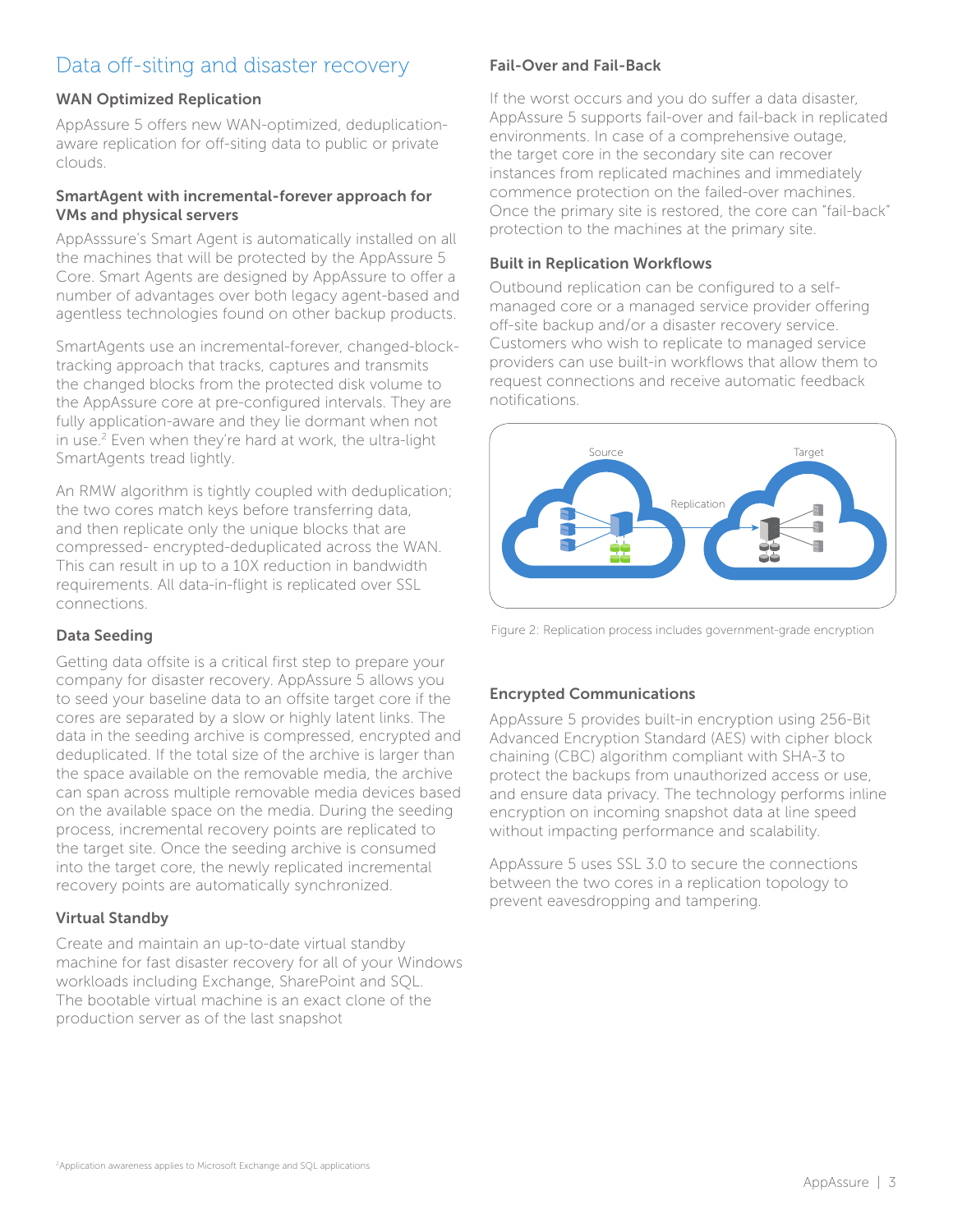# Long term data retention

### Archiving

AppAssure 5 SmartArchive feature enables long-term data retention for SLA and regulatory compliance. The backup archives can be created on less expensive storage. An archive can be created on the source or a target replica core on to removable media. It is internally optimized and all data in the archive is deduplicated, compressed and encrypted. The archive can span across multiple devices based on the available space on the media and it can be locked with a passphrase. Recovery from an archive does not require a new core–any core can ingest the archive and recover data as long as the administrator has the passphrase and the encryption keys.

### Retention Policies

AppAssure 5 offers highly flexible and granular backup retention policies that can be easily customized for different business and compliance requirements without compromising availability or the integrity of the backups. Customers with Big Data can now rely on AppAssure 5 to retain very large amounts of data with complex retention policies by using metadata operations to perform rollup operations for aging.

| ÷I<br>Keep all recovery points for 3<br>Days            |           |    |          |  |
|---------------------------------------------------------|-----------|----|----------|--|
| V and then keep one recovery point per hour for         | 13        |    | Days     |  |
| $\sqrt{ }$ and then keep one recovery point per day for | 7         |    | Days     |  |
| V and then keep one recovery point per week for         | 13        |    | Weeks    |  |
| $V$ and then keep one recovery point per month for $6$  |           | ÷  | Months - |  |
| V and then keep one recovery point per year for         | $\vert$ 1 | ÷. | Years    |  |
| Newest Recovery Point: 1/11/2012                        |           |    |          |  |

Figure 3: Retention policies are easy to set

# Smart Agents for efficiency

### SmartAgent with incremental-forever approach for VMs and physical servers

AppAsssure's Smart Agent is automatically installed on all the machines that will be protected by the AppAssure 5 Core. They consume less than 20MB for memory efficiency. And, their impact on CPU utilization of backed up machines is a mere 1% – 3%. This means backups won't slow user applications.

# Protecting Windows environments

### Complete Windows application protection

AppAssure 5 delivers two innovative application-aware technologies that do much more than simply back up machines and their data.

Recovery Assure™ detects the presence of Microsoft Exchange and SQL and its respective databases and log files and automatically groups the volumes with dependency for comprehensive protection and rapid recovery. This ensures that you never have incomplete backups to work from when you are performing recoveries.

When you back up MS Exchange or MS SQL instances, AppAssure 5 not only captures the entire application stack including files and logs, it also tests your backup to determine if it is 100% recoverable. AppAssure 5 can also notify you if the testing fails, giving you another opportunity to back up before disaster strikes.

### Live Recovery™: Instant Recovery

Restore an entire server from your backup with an RTO of minutes rather than hours. Recover the use of a server to any location from the backup file directly onto any virtual or physical machine without having to wait to extract the full backup to production storage. Choose from as many as 288 recovery points a day to deliver an RPO of minutes.

### Linux system protection

AppAssure Agent for Linux is an innovative Linux backup and recovery product that can be managed centrally from a single user interface. After completing an initial full backup, take advantage of incremental forever block-level snapshot backups with change block tracking. This feature allows each Linux machine to be 'snapped' and backed up much more frequently than traditional backup architectures allow and it yields outstanding disk storage efficiency.

### Cuts backup windows and speeds restores

AppAssure cuts Linux backup windows from hours to just minutes for better recovery point objectives (RTOs) and it restores in minutes to deliver superior recovery time objectives (RPOs).

- Continually protects multiple servers per AppAssure core
- Linux server bare-metal restores and disaster recovery
- Web-based interface that is easy to use

Here are the key functions found in AppAssure agent for Linux:

### Continual snapshots for outstanding recovery point objective (RPO) granularity

AppAssure agent for Linux snapshot technology essentially eliminates backup windows with disk-to-disk backups comprised of an initial full backup, followed by incremental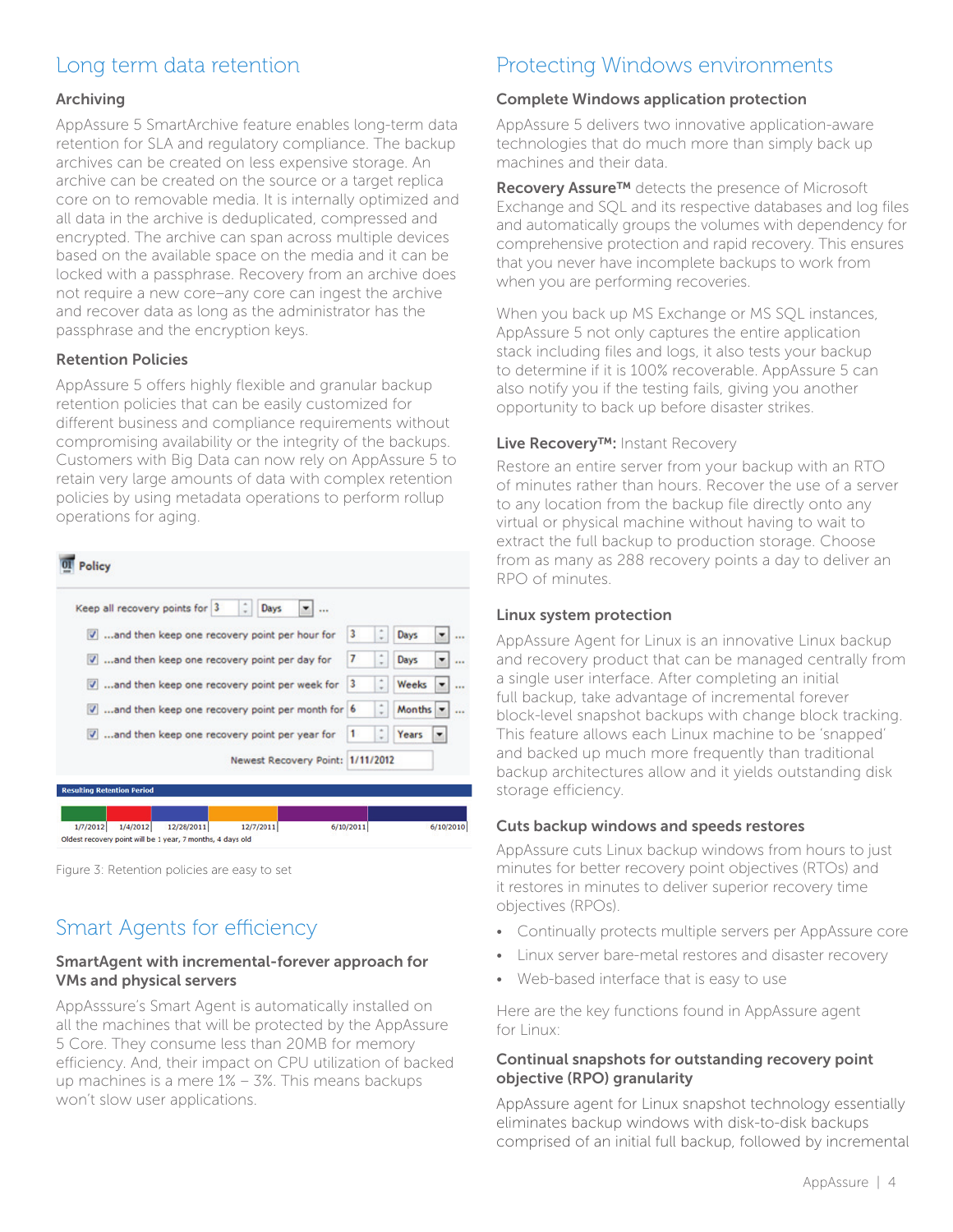forever backups. This allows administrators to back up a server as frequently as every 15 minutes. This creates many more RPOs than traditional backup technologies are capable of and reduces potential data loss from as much as a day to just minutes.

### Centralized backup

AppAssure manages your Linux servers from a Web-based central management console that runs on a Web browserenabled device.

### Fast recoveries

AppAssure is the fast path to recoveries with bare metal restores that take minutes, rather than hours. It eliminates the need for time-consuming manual system rebuilds followed by file restores. A recovery that once took hours can now be accomplished in just minutes.

AppAssure's archiving feature enables long-term data retention for SLA and regulatory compliance. The backup archives can be stored on low-cost storage. Archive data is deduplicated, compressed and encrypted, and spans across multiple devices.

### Management

### Web-based User interface

AppAssure 5 features a new Web-based user interface that is compatible with all industry-standard browsers. It is highly intuitive to increase user efficiency.

| Applicsure                     | <b>POLICE III</b> - Sanda                                                                                                                              |                                                                                                                                      |                           |                | Inggre-Magazine analyst case 1 days 1 Nestun 5.2.1.2Nd |                              |  |
|--------------------------------|--------------------------------------------------------------------------------------------------------------------------------------------------------|--------------------------------------------------------------------------------------------------------------------------------------|---------------------------|----------------|--------------------------------------------------------|------------------------------|--|
| <b>Williams</b><br><b>Mass</b> | <b>Castles Tasks</b>                                                                                                                                   | Histori Standing  . Supply<br>1 There                                                                                                | <b>Ladisvalve</b>         |                |                                                        |                              |  |
| <b>Mass</b>                    | <b>There</b>                                                                                                                                           |                                                                                                                                      | <b>Satur</b>              |                | <b>Said Thomas</b>                                     | <b>East Time</b>             |  |
| <b>Mass</b>                    | 1 Transfer of citizens (Fishera Laborat System Received); (1) Evan 90-AT                                                                               |                                                                                                                                      | $\overline{\phantom{a}}$  | LYLIDE LILE RE |                                                        |                              |  |
|                                | 1 Transfer of volumes (Folume Labeled Toriane Received); (1) (81) Fore Wolf                                                                            |                                                                                                                                      |                           | <b>W</b>       | LITH SIRE LITAL AN                                     |                              |  |
|                                | Transfer of volumes (Fishane Labelled Torinon Recorrent); (1) Even Write!<br>$\mathbb{R}^n$                                                            |                                                                                                                                      | <b>Incomediat</b>         |                | <b><i>LYLING LIGHTIN</i></b>                           | LYIN DRIV TUBEN FM           |  |
|                                | <b>Baskutha Nachtsung Agent to 1 searchears</b>                                                                                                        |                                                                                                                                      | <b>Suite contrational</b> |                | Army DIRE & DNST Ree                                   | Little DIRE & All his Reg.   |  |
|                                | 7 Running sightly allia hability classic                                                                                                               |                                                                                                                                      | <b>I am siled</b>         |                | <b><i>LYLING GALAW</i></b>                             | STATISTIC CLIRICAL AND       |  |
|                                | 1. Roding as 9 productied machinerial.                                                                                                                 |                                                                                                                                      | <b>Successing</b>         |                | LIVELIDED CHRISTIAN                                    | Arthur Date C Alcohol M cash |  |
|                                | <b>A</b> slam<br><b>Houston</b> MR                                                                                                                     |                                                                                                                                      |                           |                |                                                        |                              |  |
|                                | and They                                                                                                                                               | $\overline{ }$                                                                                                                       |                           |                |                                                        |                              |  |
|                                | 12010011-014<br>$\circ$                                                                                                                                | Frederick medical W-47 has been added                                                                                                |                           |                |                                                        |                              |  |
| o                              | 1/2/2021 1-56-51746                                                                                                                                    | Restocked marking 50-47 has been added.                                                                                              |                           |                |                                                        |                              |  |
|                                | 4-10-2002 4-17-67 PM<br>o                                                                                                                              | Restaurant machine Wint The forest salded                                                                                            |                           |                |                                                        |                              |  |
|                                | 1-10 (201) 4-40 (with                                                                                                                                  | Dealer Applicant Agent as 10 of his successful                                                                                       |                           |                |                                                        |                              |  |
|                                | Arm 2002 & Politike<br>o                                                                                                                               | Basic Australia Agent as 10 of his market                                                                                            |                           |                |                                                        |                              |  |
|                                | 1/11/2012 12:00:00 AM                                                                                                                                  | Marris americantly bit has been calculated                                                                                           |                           |                |                                                        |                              |  |
|                                | 1-10-2002 12:00:00 AM<br>Highly attentionity on his best depart flower There are no 10, better instances configurat for attentionity check on the Cole |                                                                                                                                      |                           |                |                                                        |                              |  |
|                                | o<br>1/1/2021 12:00:00 AM<br>The last rightly siller helding job.                                                                                      |                                                                                                                                      |                           |                |                                                        |                              |  |
|                                | o<br>1701011-0444                                                                                                                                      | The Core painting on IR-BIDATET Teac sharies?                                                                                        |                           |                |                                                        |                              |  |
|                                |                                                                                                                                                        |                                                                                                                                      |                           |                |                                                        |                              |  |
|                                | <b>El</b> Everta                                                                                                                                       |                                                                                                                                      |                           |                |                                                        |                              |  |
|                                | and Date                                                                                                                                               | -                                                                                                                                    |                           |                |                                                        |                              |  |
|                                | 4-14-220-4-320-la-la-                                                                                                                                  | A hardground job of tiga. Transferrite, summery Transfer of column (choices Lebrine Texture Mountee) (ii) thus Th.c.P. has completed |                           |                |                                                        |                              |  |
|                                |                                                                                                                                                        |                                                                                                                                      |                           |                |                                                        |                              |  |

Figure 4: Set up backups or manage recoveries from any browserenabled tablet, netbook or PC.

### API

AppAssure 5 comes natively bundled with a service management API that provides programmatic access to all of the functionality available through the Management Console. The management REST API can be used for managing your services and deployments.

### PowerShell Scripting

Windows PowerShell is a Microsoft .NET Frameworkconnected environment designed for administrative

automation. AppAssure 5 includes a comprehensive client SDK for PowerShell scripting that helps administrators automate administration and management of AppAssure 5 resources to execute commands either directly or through scripts.

### License Portal

The AppAssure 5 license portal provides easy-to-use tools for managing license entitlements. You can download, activate, view, and manage license keys and create a company profile to track your license assets. Additionally, the portal makes it easier for service providers and resellers to track and manage customer licenses.

### Event log monitoring and management

AppAssure 5 provides an effective way to log and alert administrators about the state of completion for ongoing tasks. Event alerts are generated at a very granular level and they can be logged in the windows event log, delivered to administrators using mail, or even sent to a syslog server. Administrators can create groups for notifications based on servers, tasks or events.

### Central Management Console

A Web-based Central Management Console simplifies the process of managing and reporting on AppAssure 5 Cores that are distributed across an environment. The console also provides role-based access for central management, allowing you to control the objects that users can access in an AppAssure 5 environment.

### Reporting

AppAssure 5 features comprehensive reporting for all ongoing activities. Reports are created dynamically and they can report on all protected machines—virtual or physical—across all your sites. A report can be generated by connecting to a core or from the central management console. The generated reports are available in different formats such as PDF, CSV, HTML and Excel.

# Virtualization and cloud

### VMware™, Hyper-V™, and XenServer™ support

AppAssure 5 can export any protected or replicated machine to VMware, Hyper-V, or XenServer. Exports can be ad hoc or continuous. With continuous exports, the virtual machine is incrementally updated after every snapshot. The incremental updates are very fast, so standby-clones are ready to power up with a click of a button. The formats for export are VMware Workstation/ Server on a folder, direct export to Vsphere/VMware ESX(i) host, Microsoft Server 2008/R2 Hyper-V and Citrix XenServer.

AppAssure 5 also adds significant clustering support for VMware and Hyper-V environments to meet the backup needs of mid-size and larger companies. Support is now available for Database Availability Groups, Single Copy Clusters, SQL Single Copy Clusters.